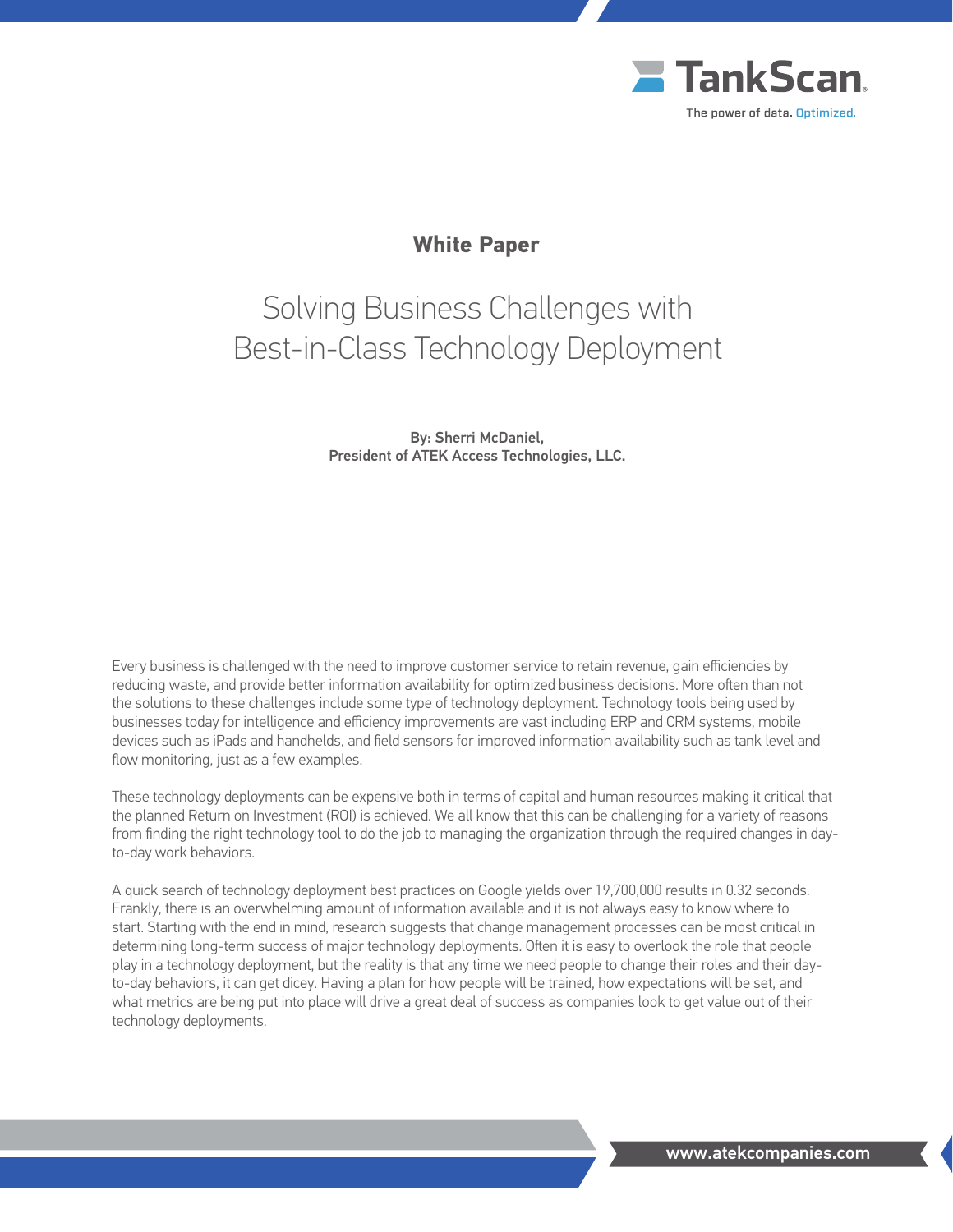In William Bridges' "Managing Transitions" he opens with this sentiment, "It isn't the changes that do you in, it's the transitions." They aren't the same thing. Change is situational – the move to a new site, the changing of manual to digital systems, the reorganization of the roles on the team. Transition on the other hand is the psychological process that people go through as they internalize and come to terms with the details of the new situation that change brings.

Technology deployments require both - first the actual situational change and second the psychological transition. Managing both through thoughtful planning doesn't end up taking any more time overall, but does drastically improve the probability of successfully achieving the desired future state.

#### **Step 1: Stakeholder Team**

The first step in considering any major business process improvement is to identify the key stakeholders in the process including those that operate the process, that supply to the process, are customers of the process, and implement the process. That well-rounded team can take a broad look at the problem statement and outline both the current state and desired future state. Opening lines of communication with key stakeholders and assigning responsibilities to all participants in the early stages of a deployment make it easier to ensure the project is meeting everyone's expectations. Offering regular status updates also helps to prepare for any budgetary or productivity concerns.

### Key Tip – Get Buy In. It is the key to radically improving the likelihood of success for any technology deployment.

#### **Step 2: Define the Problem**

Defining existing pain points of current processes is as important as defining the new requirements for the proposed system. By defining your deployment process and identifying key resources, it is easier to determine and prevent any pitfalls that could stall a deployment. The use of a value stream mapping (VSM) tool can simplify the process of gathering and organizing the information and will create a clearer picture of the user activities, integration points and automation needs of the system. Some simple VSM tools can be found by quickly searching the Internet. With the problem and process fully documented and agreed to, the team is ready to look at possible solutions which could include a variety of tools and technologies.

# Key Tip - Start with the early adopters where possible – they will be ready for change and can be evangelists.

#### **Step 3: Research Solutions**

After reviewing the current business process and possible associated technology, the team will have identified the associated benefits, challenges and costs. With this understanding, creating requirements for a new system can be based on the needs of departments, staff and executives. Those clear requirements drive the research process and the options considered should not be limited to one preconceived notion. When the team works well together it may come up with an out-of-the-box solution that provides far more benefits than anyone anticipated. Additionally, both manual and automated solutions should be on the table for consideration. Sometimes the simplest solution is the best.

> Key Tip - Focus on the "why" of the transformation, NOT on the technology itself. The technology provides a means to an end. Keep the end in mind at all times.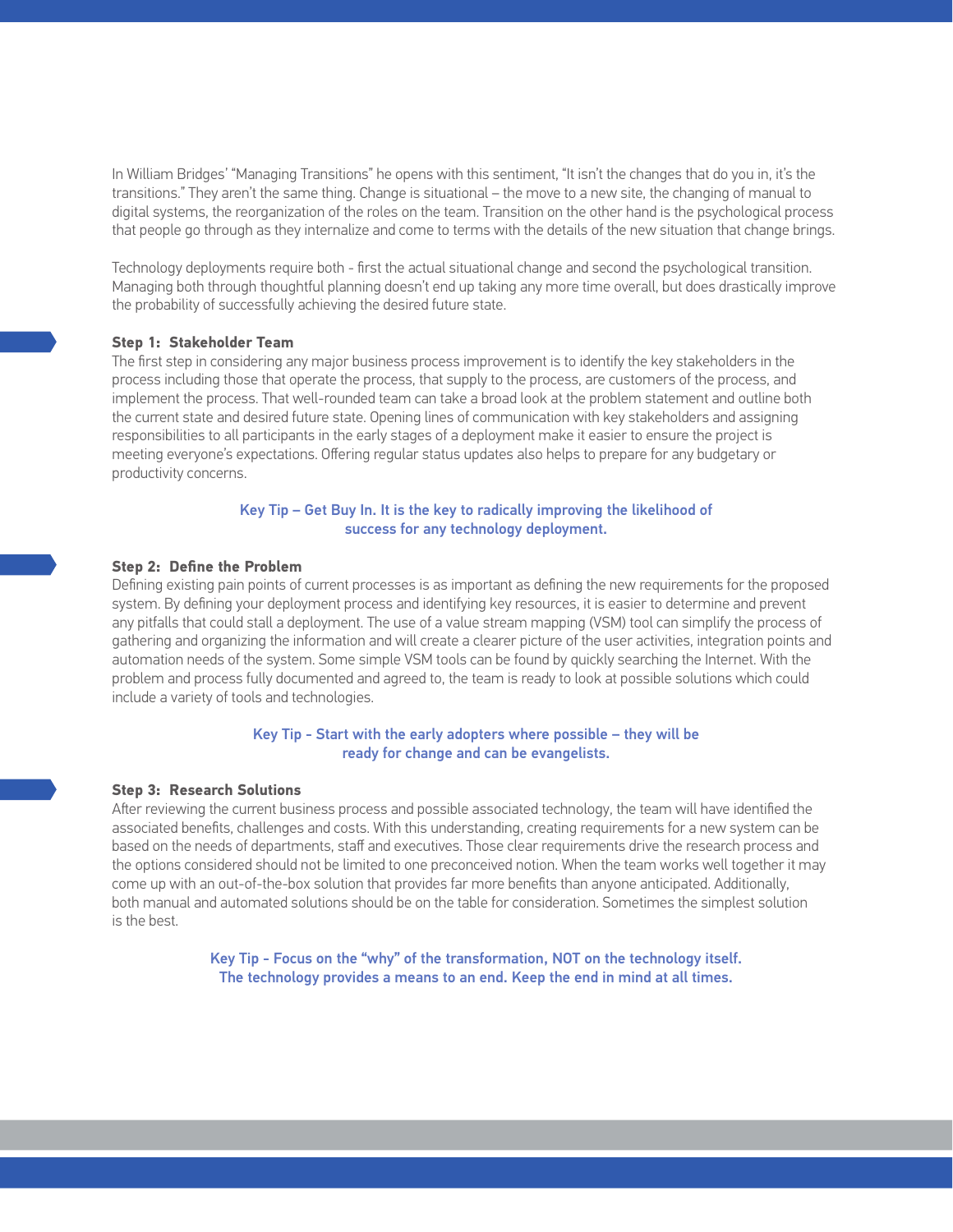

### **Step 4: Pilot the Solution**

Once an option is selected, a pilot program must be undertaken. The team overseeing the pilot needs to plan out clear criteria for evaluation and success prior to getting started. Best practices include at least five main categories for review.

- 1 Technology/Product Performance
	- a. Does the technology/product meet the published specifications?
	- b. Does the technology/product meet the defined objectives of the project?
- 2 Ease of Installation
	- a. How easy is the technology/product to deploy?
	- b. How will the technology/product best be deployed across the full organization?
- 3 Ease of Use
	- a. Is the technology/product easy to use for those who interact to get their jobs done?
	- b. Is the technology/product easy to troubleshoot for those who will act as administrators?
- 4 Technology Supplier Support Capabilities
	- a. How well is the supplier equipped to handle day-to-day support needs?
	- b. What resources does the supplier have to help with managing the ongoing deployment?
- 5 Reputation of Technology Company and Solution
	- a. What is the reputation of the supplier in the market?
	- b. How long has the supplier been around and what is their financial strength?
	- c. What is the longevity of the technology/product under consideration?
	- d. How equipped is the supplier to incorporate new technologies as appropriate?

A pilot is a test of the technology including the impact to the business processes. A key area of focus that often gets overlooked during the pilot is obtaining a grasp of where the process information is flowing and who uses it for what. The team should avoid simply automating processes as they exist and instead consider how the new technology tool can completely transform the business to improve efficiencies and reduce waste.

This is the time to use a "sandbox environment" to test out how the technology works in the real-life situation and operates to the requirements that were identified early on. The team should agree on a defect management system that tracks how closely the system or technology is tracking to the expectations. Objective criteria that have been previously identified help to reduce any emotional outcomes if and when things become stressful. The key is to prevent any interruption in productivity, missed sales or customer disappointment due to a technology deployment.

### Key Tip - Don't get ahead of yourself and go too fast. The pilot process is critical as well as adapting the business processes.

#### **Step 5: Full Scale Deployment of Technology/Product**

The full-scale deployment is the next step, typically approached as a phased activity including business process preparation, people preparation with training and communication, actual technical installation, and review and adjustment to address any uncovered needs. The true success of a new or upgraded system is not achieved without understanding the operational benefits of the new system. Creating control charts and evaluating the capabilities and processes of the new technology against the original pain points and requirements in the deployment plan will determine the effectiveness of the system.